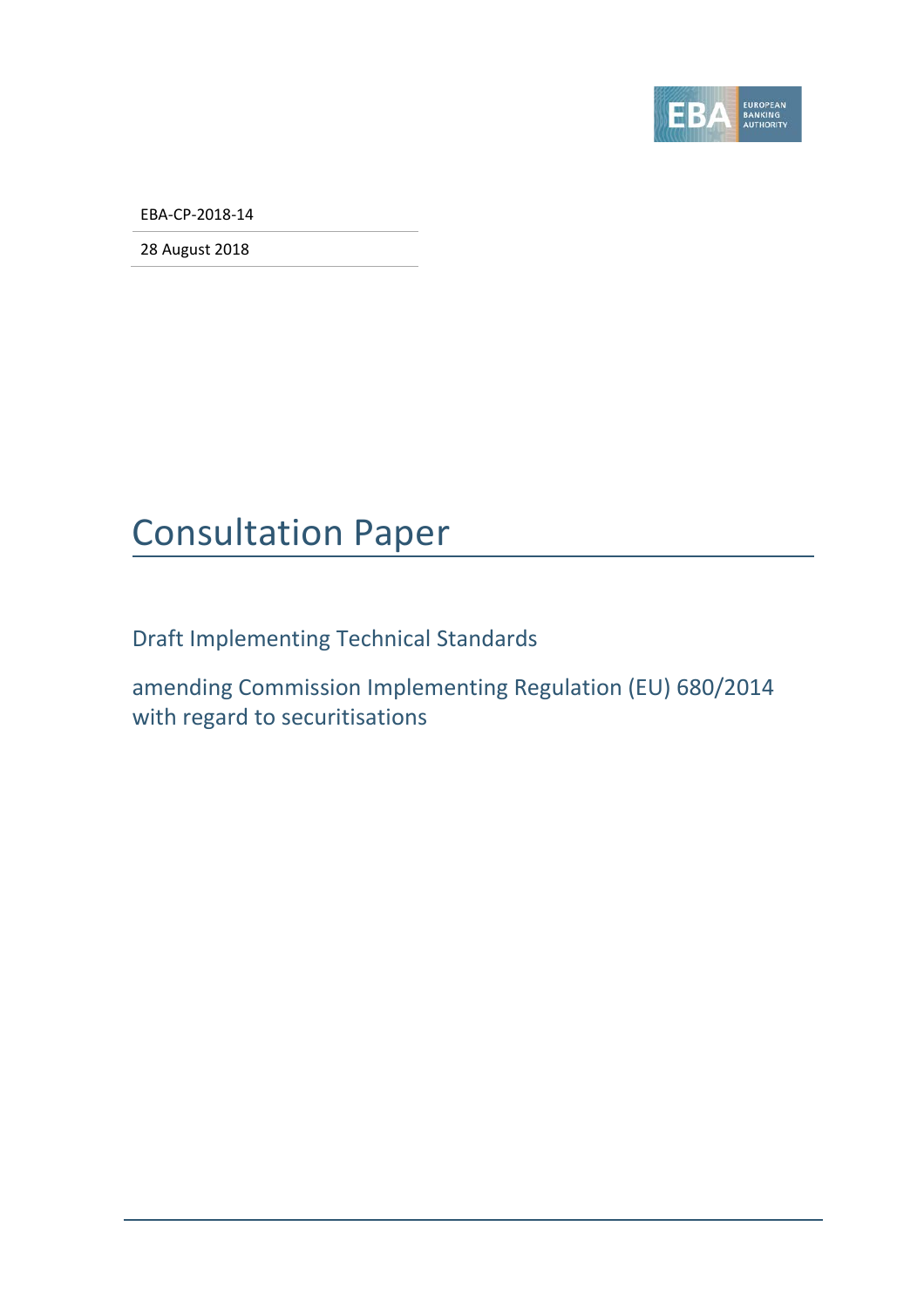

# **Contents**

| 1. Responding to this consultation                                                                                                              | 3  |
|-------------------------------------------------------------------------------------------------------------------------------------------------|----|
| 2. Executive Summary                                                                                                                            | 4  |
| 3. Background and rationale                                                                                                                     | 5. |
| 4. Draft Implementing Technical Standards amending Commission Implementing Regulation<br>(EU) 680/2014 on supervisory reporting of institutions | q  |
| 5. Accompanying documents                                                                                                                       | 13 |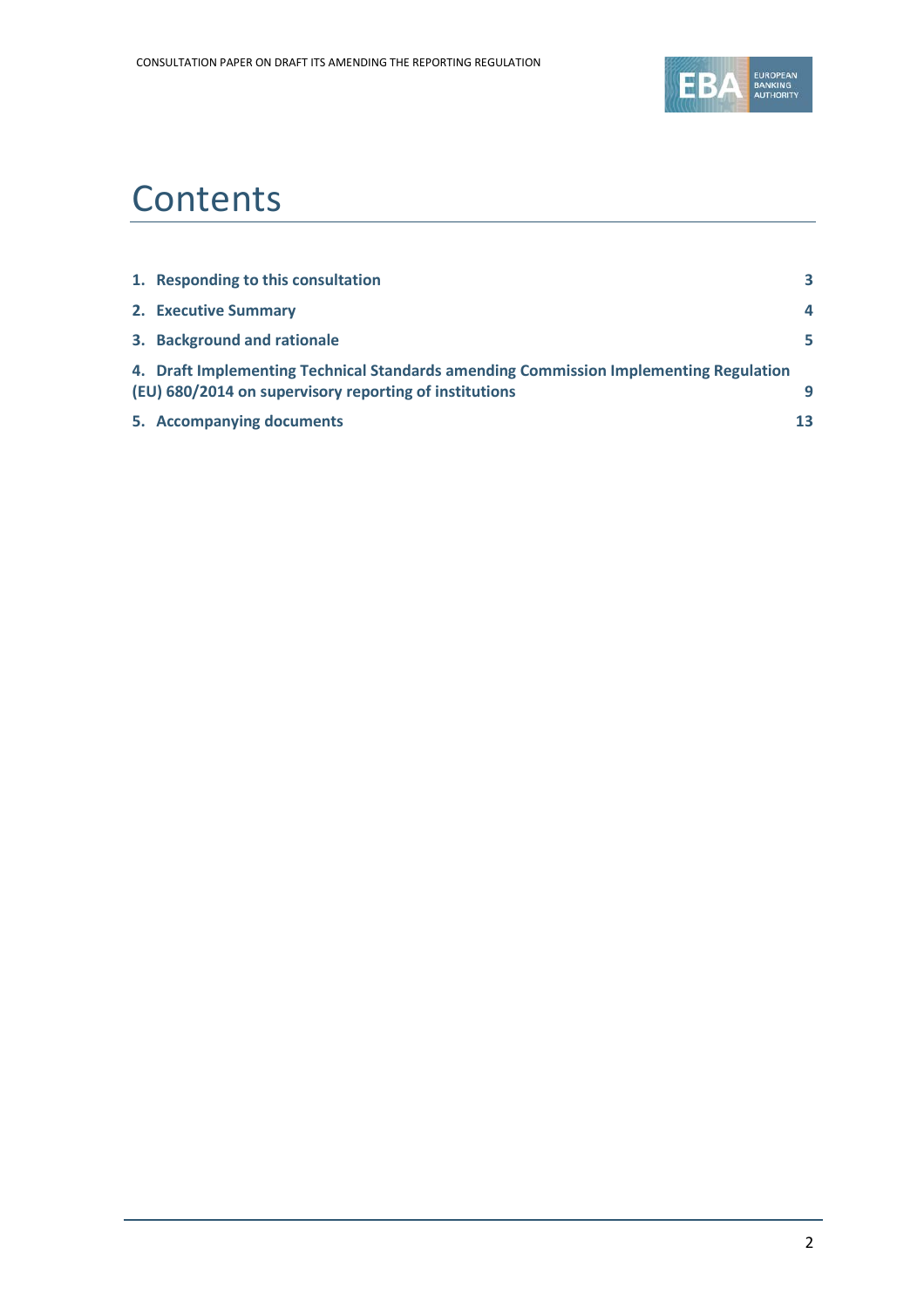

# <span id="page-2-0"></span>1. Responding to this consultation

The EBA invites comments on all proposals put forward in this paper and in particular on the specific questions summarised in [5.5.](#page-16-0)

Comments are most helpful if they:

- **Fallengia Exercise 1** respond to the question stated;
- **Example 3** indicate the specific point to which a comment relates;
- contain a clear rationale;
- provide evidence to support the views expressed/ rationale proposed; and
- **Example 2** describe any alternative regulatory choices the EBA should consider.

#### **Submission of responses**

To submit your comments, click on the 'send your comments' button on the consultation page by 27.11.2018. Please note that comments submitted after this deadline, or submitted via other means may not be processed.

#### **Publication of responses**

Please clearly indicate in the consultation form if you wish your comments to be disclosed or to be treated as confidential. A confidential response may be requested from us in accordance with the EBA's rules on public access to documents. We may consult you if we receive such a request. Any decision we make not to disclose the response is reviewable by the EBA's Board of Appeal and the European Ombudsman.

#### **Data protection**

The protection of individuals with regard to the processing of personal data by the EBA is based on Regulation (EC) N° 45/2001 of the European Parliament and of the Council of 18 December 2000 as implemented by the EBA in its implementing rules adopted by its Management Board. Further information on data protection can be found under the [Legal notice section](http://eba.europa.eu/legal-notice) of the EBA website.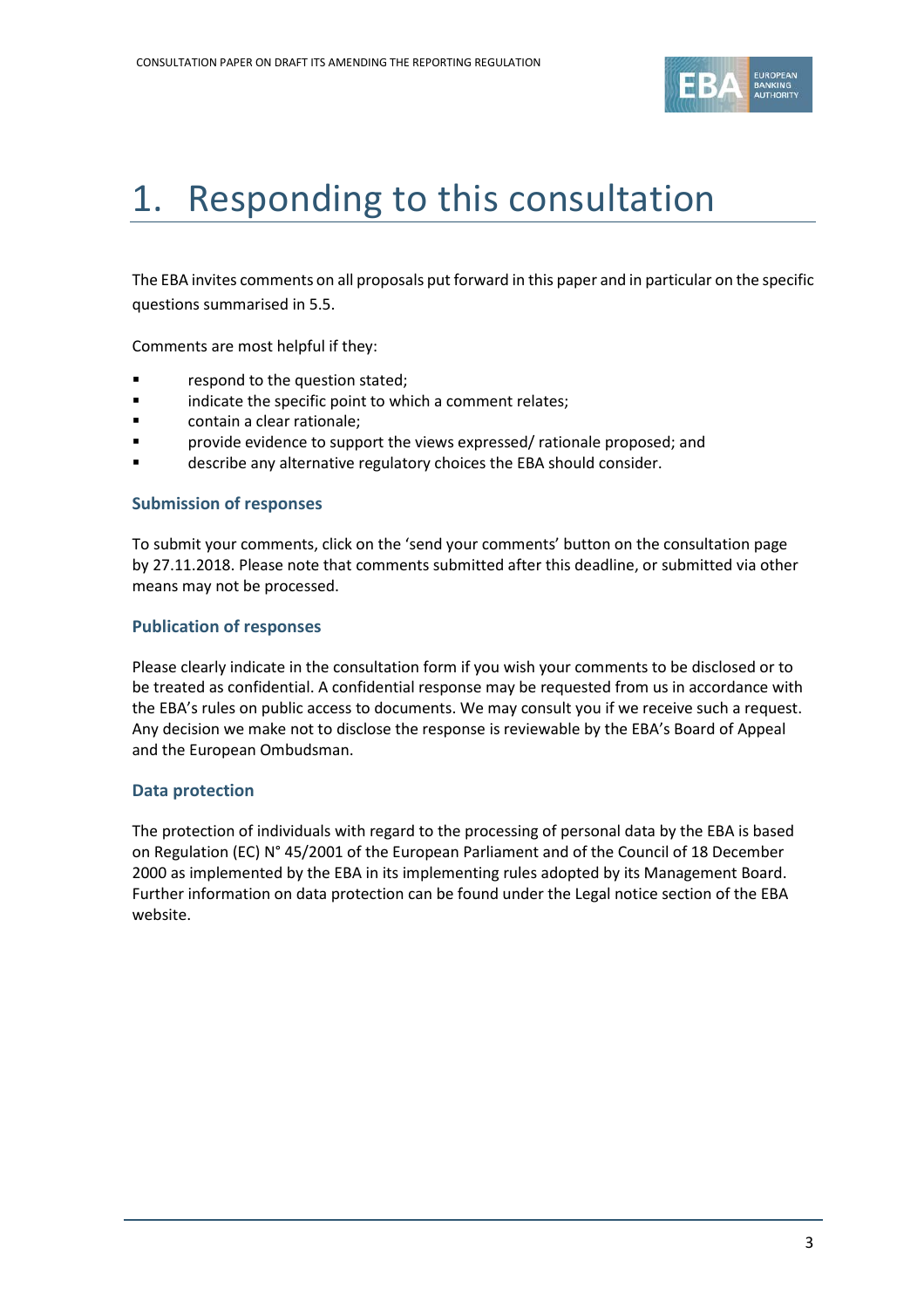

# <span id="page-3-0"></span>2. Executive Summary

Regulation (EU) No 575/2013 ('the CRR') mandates the EBA, in Article 99(5), to develop uniform reporting requirements. These reporting requirements are included in Regulation (EU) No 680/2014 (Implementing Technical Standards on supervisory reporting 'ITS on supervisory reporting'). These standards aim at collecting information on institutions' compliance with prudential requirements as put forward by the CRR and related technical standards as well as additional financial information required by competent authorities to perform their supervisory tasks. As such the ITS on supervisory reporting need to be updated whenever prudential or supervisory requirements change.

This consultation paper proposes amendments to the ITS on supervisory reporting with regard to the new securitisation framework.

## **Changed securitisation framework**

A new EU securitisation framework came into force in January 2018. This comprises of the Securitisation Regulation (Regulation (EU) No 2017/2402) and of the Regulation (EU) No 2017/2401 amending the CRR containing targeted amendments to the CRR with regards to securitisation, which together aim at building and reviving a sound and safe securitisation market in the EU. It is proposed to amend the ITS on supervisory reporting to integrate the changes in the new securitisations framework and, at the same time, fostering consistency between reporting and disclosure requirements.

### **Next steps**

After a consultation period of 3 months the EBA will deliver the ITS to the EU Commission in order for the implementation date to be aligned to the end of the transition period of the new securitisation framework.

The EBA's submission of the final updated ITS to the EU Commission will take place after the consultation and publication of the data-point model, XBRL taxonomy and validation rules in April/May 2019. The first reference date for the application of these technical standardsis foreseen to be on 31.03.2020. The expected implementation period for the proposed changes is approximately 1 year.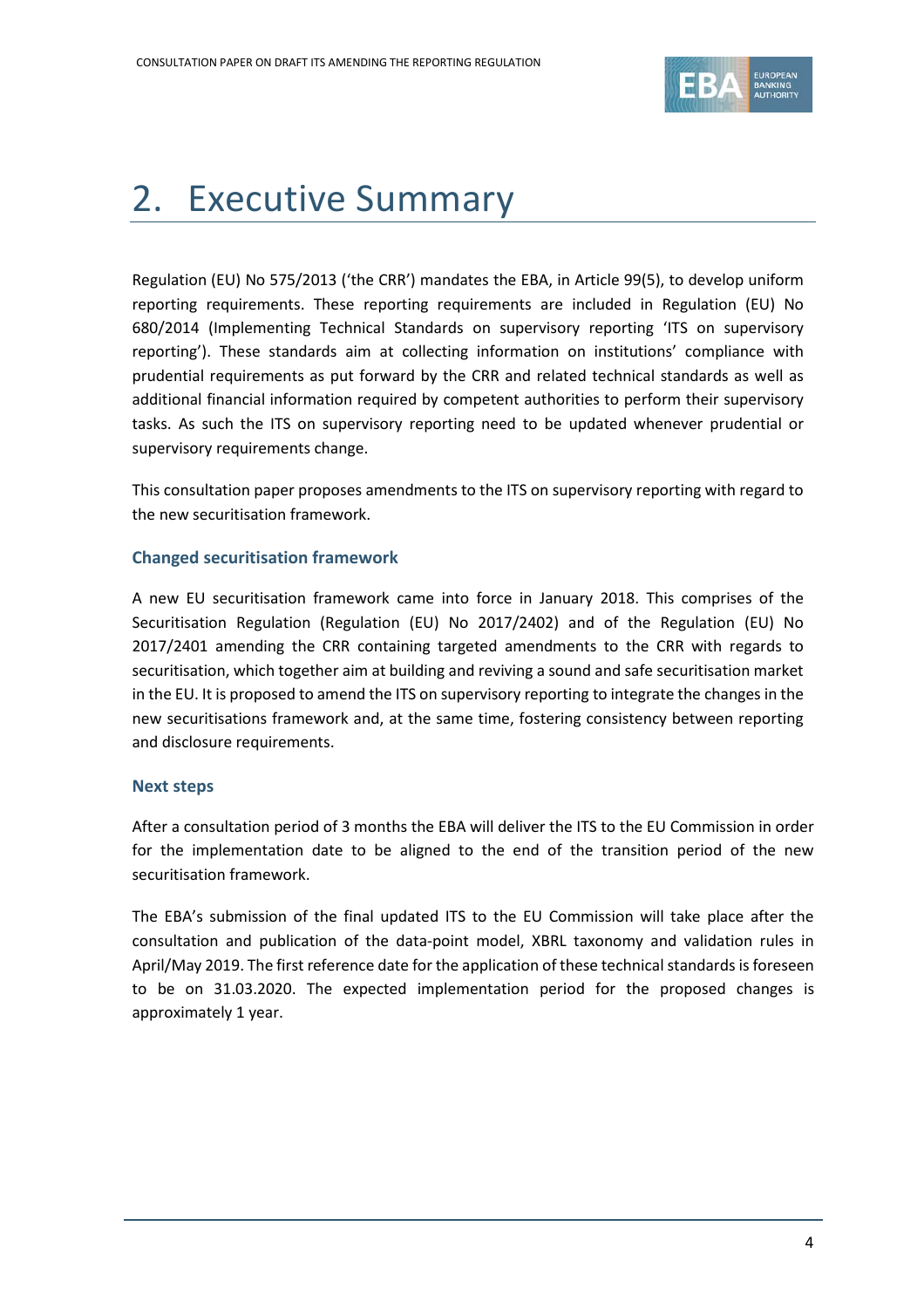

# <span id="page-4-0"></span>3. Background and rationale

## **Importance of uniform reporting requirements**

The aim of the EU common supervisory reporting framework and the EBA ITS is offering a single framework of requirements for the prudential reporting due by each and any credit institution and investment firm in the EU, thereby reducing costs and fostering a level playing field across EU institutions. It provides the foundation for the full harmonisation of reporting on the prudential requirements, the so called Pillar 1 requirements; with one single set of templates, one single embedded dictionary using common definitions and even one single set of instructions to fill the templates using a unique IT solution.

## **Part of a Single Rulebook**

One of the main responses to the latest financial crisis was the establishment of a Single Rulebook in Europe aimed at ensuring a robust and uniform regulatory framework to facilitate the functioning of the internal market and to prevent regulatory arbitrage opportunities. A Single Rulebook also reduces regulatory complexity and firms' compliance costs, especially for institutions operating on a cross-border basis. The ITS on supervisory reporting form part of this Single Rulebook in Europe and become directly applicable in all Member States once adopted by the European Commission and published in the Official Journal of the EU.

### **Maintenance and update of the ITS**

The ITS on supervisory reporting reflect the Single Rulebook at the reporting level. Hence, the ITS on supervisory reporting needs to be updated whenever the underlying requirements of the Single Rulebook change.

# 3.1 Current requirements as regards the reporting of information on securitisations

- 1. Current requirements included in the ITS on supervisory reporting as regards to the specific reporting of securitisations information are defined in templates C 12.00, C 13.00 and C 14.00 for credit risk and C 19.00 and C 20.00 for market risk. While templates C 12.00, C13.00, C19.00 and C 20.00 refer to aggregate data on securitisations, template C 14.00 gathers information on a transaction basis.
- 2. Securitisations in the banking book for which a significant risk transfer is recognised shall be reported in templates C 12.00 and C 13.00 whilst securitisations in the trading book shall be reported in templates C 19.00 and C 20.00. Template C 14.00 shall contain all securitisations.
- 3. In the current securitisations framework there are two hierarchies of approaches for credit risk Standardised Approach (SA) and Internal Ratings Based Approach (IRB). Securitisations treated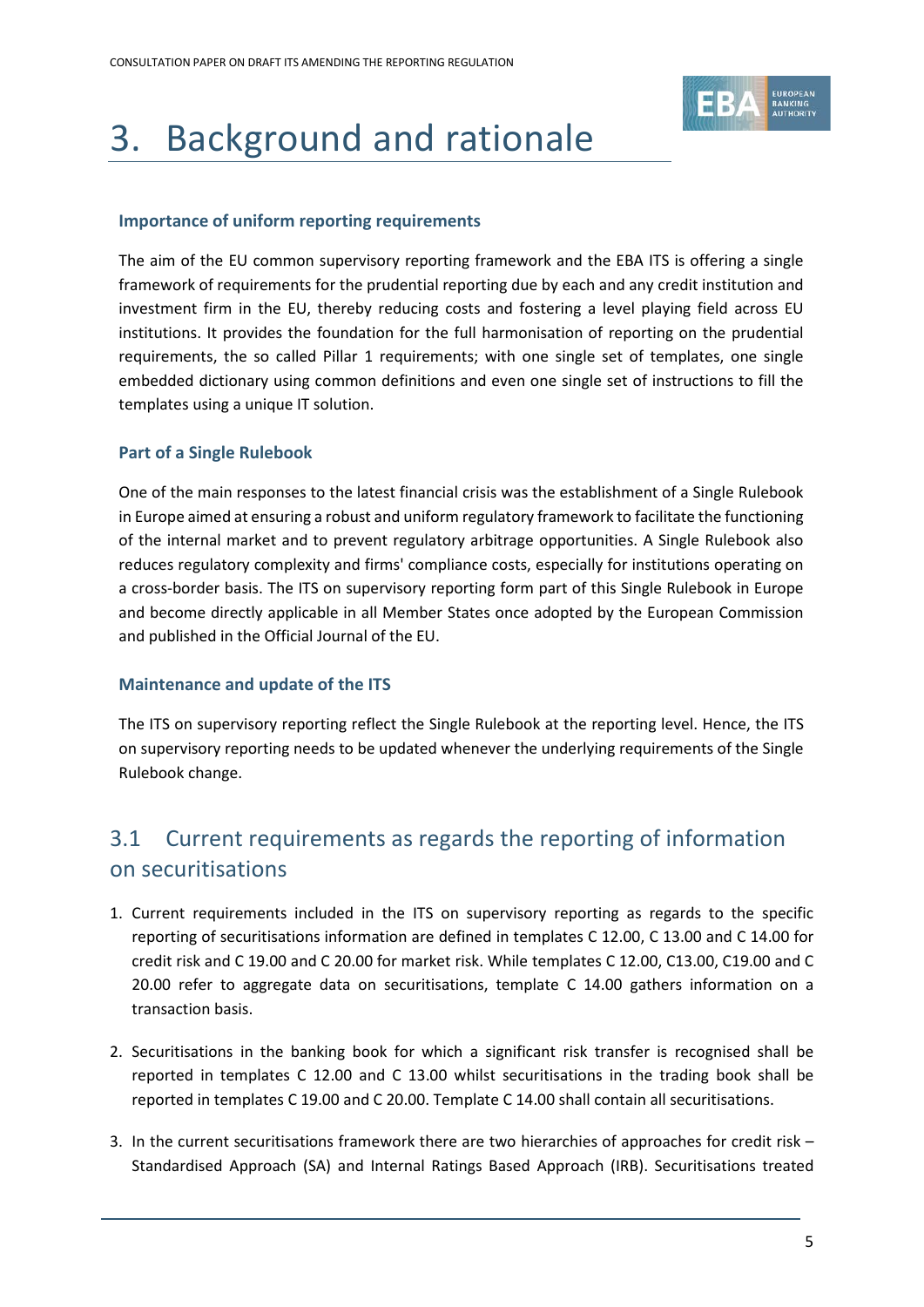under SA shall be reported in template C 12.00 and securitisations treated under IRB shall be reported under C 13.00.



# <span id="page-5-0"></span>3.2 Changed securitisation framework

- 4. The new EU securitisation framework came into force in January 2018. This comprises the Regulation (EU) No 2017/2402 (Securitisation Regulation) and of the Regulation (EU) No 2017/2401 amending the CRR containing targeted amendments to the CRR with regards to securitisation, which together aim at building and reviving a sound and safe securitisation market in the EU.
- 5. The Securitisation Regulation is a cross-sectoral regulation, which lays down common rules of due diligence for institutional investors (banks, insurance companies, pension funds, investment funds, alternative investment funds, and money market funds) and risk retention and transparency for originators, sponsors, original lenders and securitisation vehicles. It also implements the Basel simple, transparent and comparable criteria into the European simple, transparent and standardised (STS) securitisation framework, also for ABCP conduits.
- 6. The amendment to the CRR implements the revised Securitisation framework approved by the Basel Committee in December 2014 and the STS specific capital framework and establishes preferential treatment for STS securitisations and certain SME synthetic securitisations. It sets out a framework for a more risk-sensitive regulatory treatment of exposures to securitisations complying with such criteria.
- 7. One of the main changes in the new framework is the revised hierarchy to reduce the reliance on external ratings as well as to simplify it and limit the number of approaches. This is translated into a single hierarchy of approaches replacing the previous two (SA and IRB).

# <span id="page-5-1"></span>3.3 Transitional provisions concerning outstanding securitisation positions

- 8. The new securitisation framework sets out a transitional period applying from 1 January 2019 and lasting for the whole year. In respect of securitisations the securities of which were issued before 1 January 2019, institutions shall continue to apply the provisions set out in the CRR until 31 December 2019 in the version applicable on 31 December 2018. For securitisations the securities of which were issued on or after 1 January 2019, institutions shall apply the new securitisations framework.
- 9. In order to tackle the transitional period, in version 2.8 of the ITS on Supervisory Reporting (applicable for reports as of 31 December 2018) already some provisions have been made. Rows were added in template C 02.00 to accommodate securitisations under the new framework and new columns were added in template C 14.00 to gather information, such as securitisations qualifying for preferential capital treatment. The securitisations under the previous framework shall be reported under the same templates as before.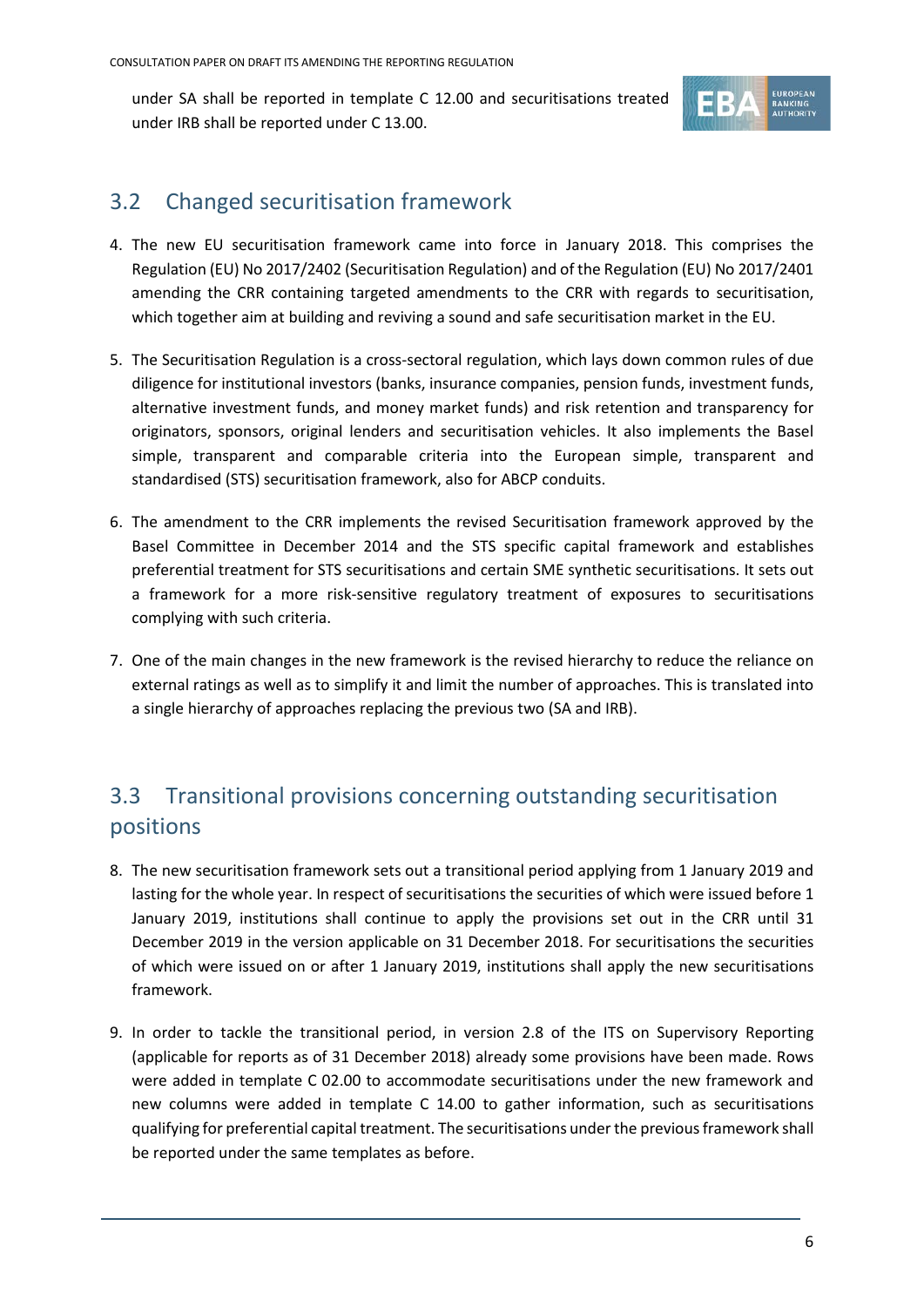

# 3.4 Proposal for revised reporting requirements

- 10.It is proposed to amend the ITS on supervisory reporting to integrate the changes in the new securitisations framework mentioned in [3.2.](#page-5-0) The changes made due to the transitional provisions mentioned in [3.3](#page-5-1) need to be replaced by a different set of data points in order to accommodate the new fully-fledged framework.
- 11.The requirement for institutions to submit the information included in templates C 12.00 and C 13.00 will cease to exist and these templates need to be replaced by a new one - the proposed C 13.01 - which will include the new single hierarchy instead of the two previous ones (SA and IRB). In this new template, *inter alia*, the following information needs to be included:
	- a. The previous approaches need to be replaced by the new ones (SEC-IRBA, SEC-SA and SEC-ERBA);
	- b. The previous credit quality steps need to be replaced by the new ones (short and long term);
	- c. Securitisations qualifying for differentiated capital treatment, due to the STS criteria (Art. 243 of CRR) and the senior positions in SMEs securitisations (Art. 270 of CRR);
	- d. Deductions from the exposure value of securitisation positions which are assigned 1 250 % risk weight or deducted from Common Equity Tier 1;
	- e. Reductions in the risk-weighted exposure amount due to the risk-weight cap and the overall cap.
- 12.Furthermore, additional granularity was added in template C 14.00 to facilitate supervisory analysis and due to the need of monitoring the impact of the new framework and, specially, the new single hierarchy of approaches. Moreover, some of the new aspects included in C 14.00 come from the alignment between the reporting and disclosure requirements mentioned i[n 3.5.](#page-6-0)
- 13.Templates C 19.00 and C 20.00 were amended in order to reflect the new framework. Additionally, template C 09.04 was subject to a minor amendment as well to reflect the single hierarchy of approaches.

# <span id="page-6-0"></span>3.5 Fostering consistency between reporting and disclosure requirements

14.The information included in the reporting framework is the basis for supervisors to form a clear picture on the situation of an institution in terms of business model / profitability, solvency / risk profile, liquidity and relevance for the financial system. Similarly, the information disclosed by institutions is the basis for market participants to understand and assess the institutions' situation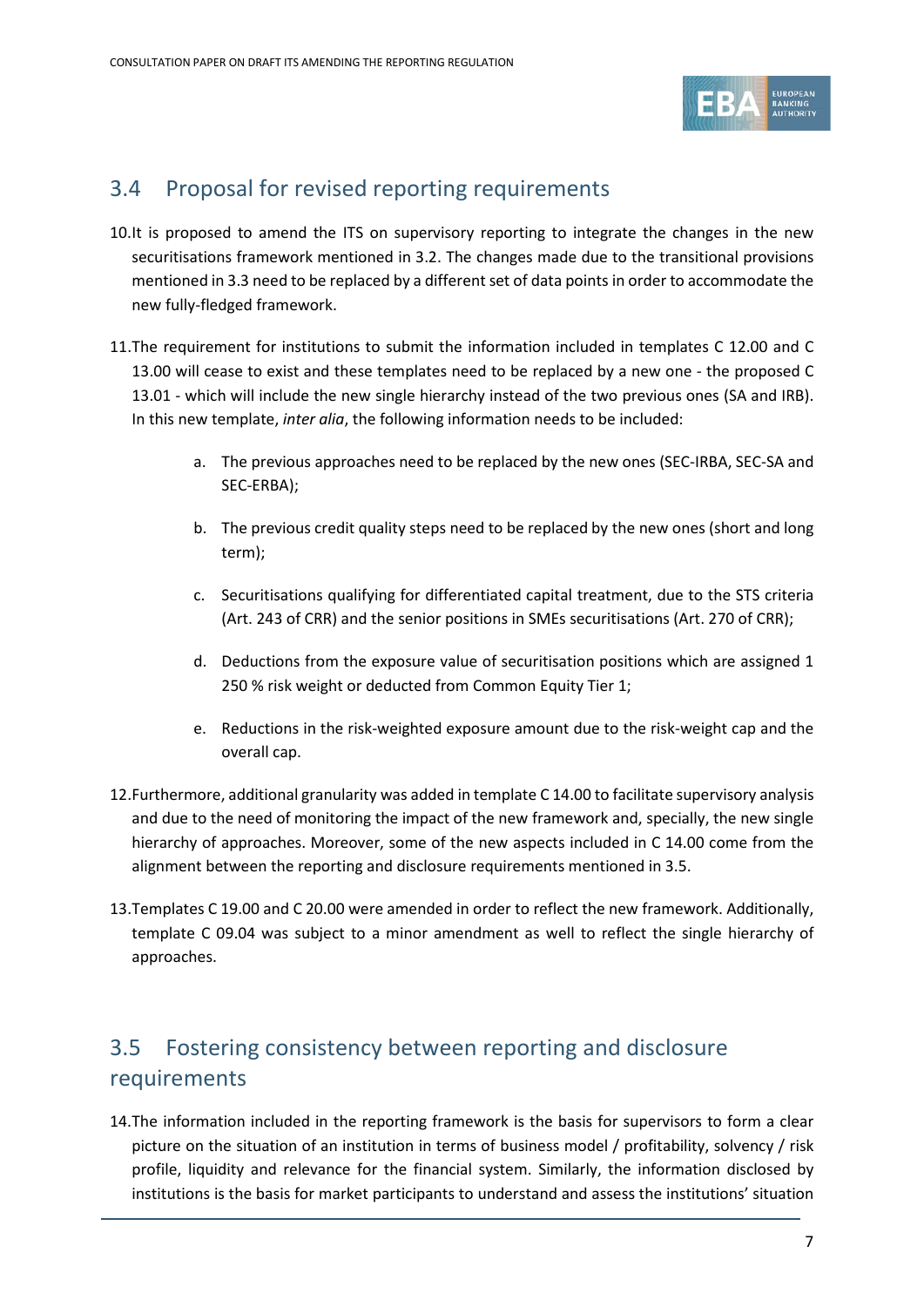in order to exercise market discipline. Information relevant for supervisors should be equally relevant for market participants thereby emphasizing the importance of striving for congruency.



15.The revised reporting requirements were designed also to be consistent with the disclosure requirements. Improving the consistency between the reporting and disclosure requirements, including a standardisation of formats and definitions, should also increase the efficiency and reduce the burden both with regard to institutions' reporting and disclosure obligations, and therefore facilitate the compliance with both.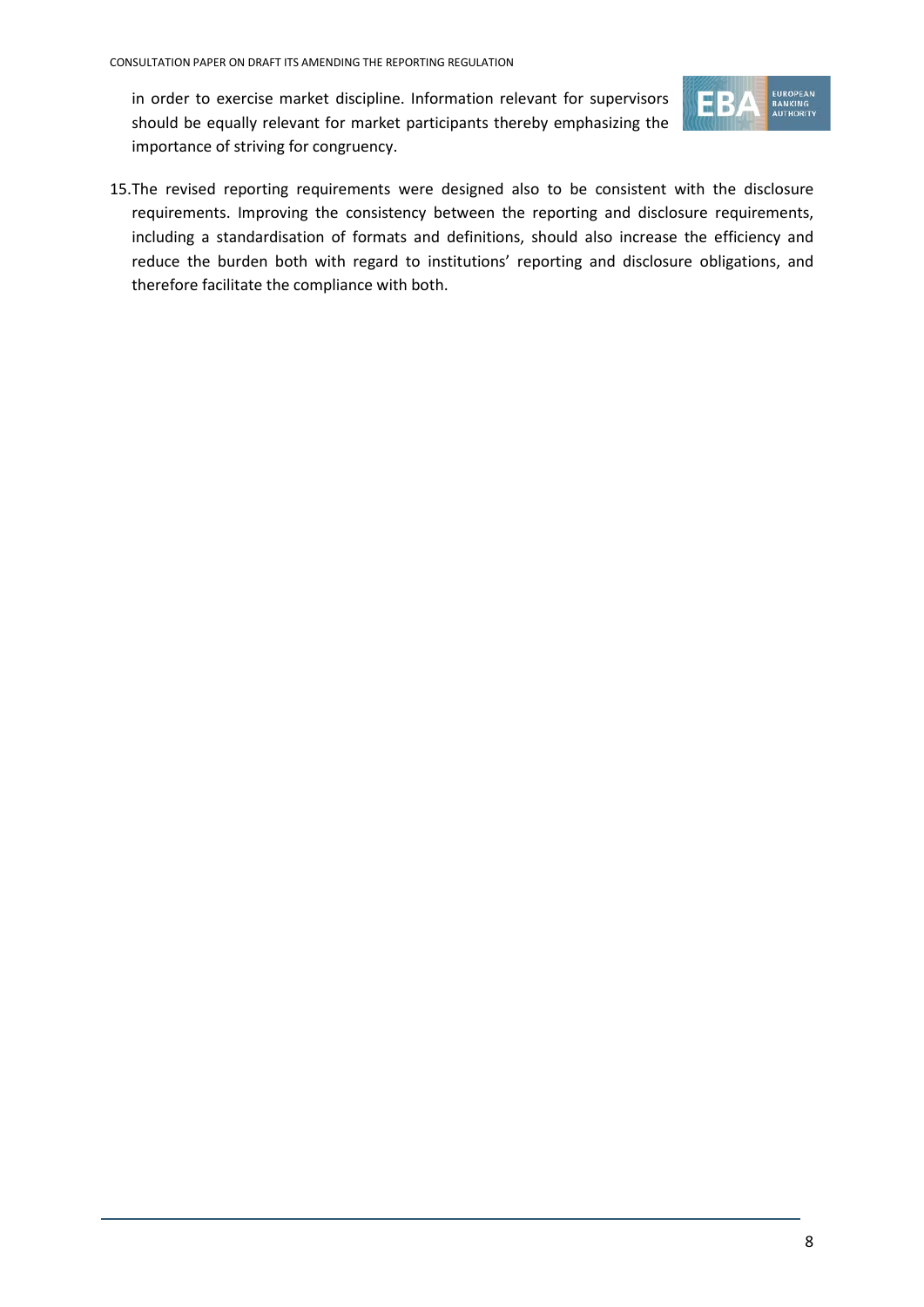

# <span id="page-8-0"></span>4. Draft Implementing Technical Standards amending Commission Implementing Regulation (EU) 680/2014 on supervisory reporting of institutions

In between the text of the draft ITS that follows, further explanations on specific aspects of the proposed text are occasionally provided, which either offer examples or provide the rationale behind a provision, or set out specific questions for the consultation process. Where this is the case, this explanatory text appears in a framed text box.

## **COMMISSION IMPLEMENTING REGULATION (EU) …/...**

## **of XXX**

## **on amending Commission Implementing Regulation (EU) No 680/2014 laying down implementing technical standards with regard to supervisory reporting of institutions according to Regulation (EU) No 575/2013 of the European Parliament and of the Council**

### THE EUROPEAN COMMISSION,

Having regard to the Treaty on the Functioning of the European Union,

Having regard to Regulation (EU) No 575/2013 of the European Parliament and of the Council of 26 June 2013 on prudential requirements for credit institutions and investment firms and amending Regulation (EU) No  $648/2012<sup>1</sup>$  $648/2012<sup>1</sup>$  $648/2012<sup>1</sup>$  and in particular the fourth subparagraph of Article 99(5), the fourth subparagraph of Article 99(6), the third subparagraph of Article 394(4) the fourth subparagraph of Article 415(3) and the third subparagraph of Article 430(2) thereof,

Whereas:

 $\overline{a}$ 

- (1) Commission Implementing Regulation (EU) No  $680/2014^2$  $680/2014^2$  $680/2014^2$  specifies the modalities according to which institutions are required to report information relevant to their compliance with Regulation (EU) No 575/2013. Given that the regulatory framework established by Regulation (EU) No 575/2013 is gradually being supplemented and amended Implementing Regulation (EU) No 680/2014 needs to be updated accordingly to reflect those rules.
- (2) By Regulation (EU) No 2017/2402 a framework for securitisation, including a specific framework for simple, transparent and standardised securitisation has been created.

<span id="page-8-1"></span><sup>1</sup> OJ L 176, 27.6.2013, p. 1.

<span id="page-8-2"></span><sup>&</sup>lt;sup>2</sup> Commission Implementing Regulation (EU) No 680/2014 laying down implementing technical standards with regard to supervisory reporting of institutions according to Regulation (EU) No 575/2013 (OJ L 191, 28.6.2014, p. 1).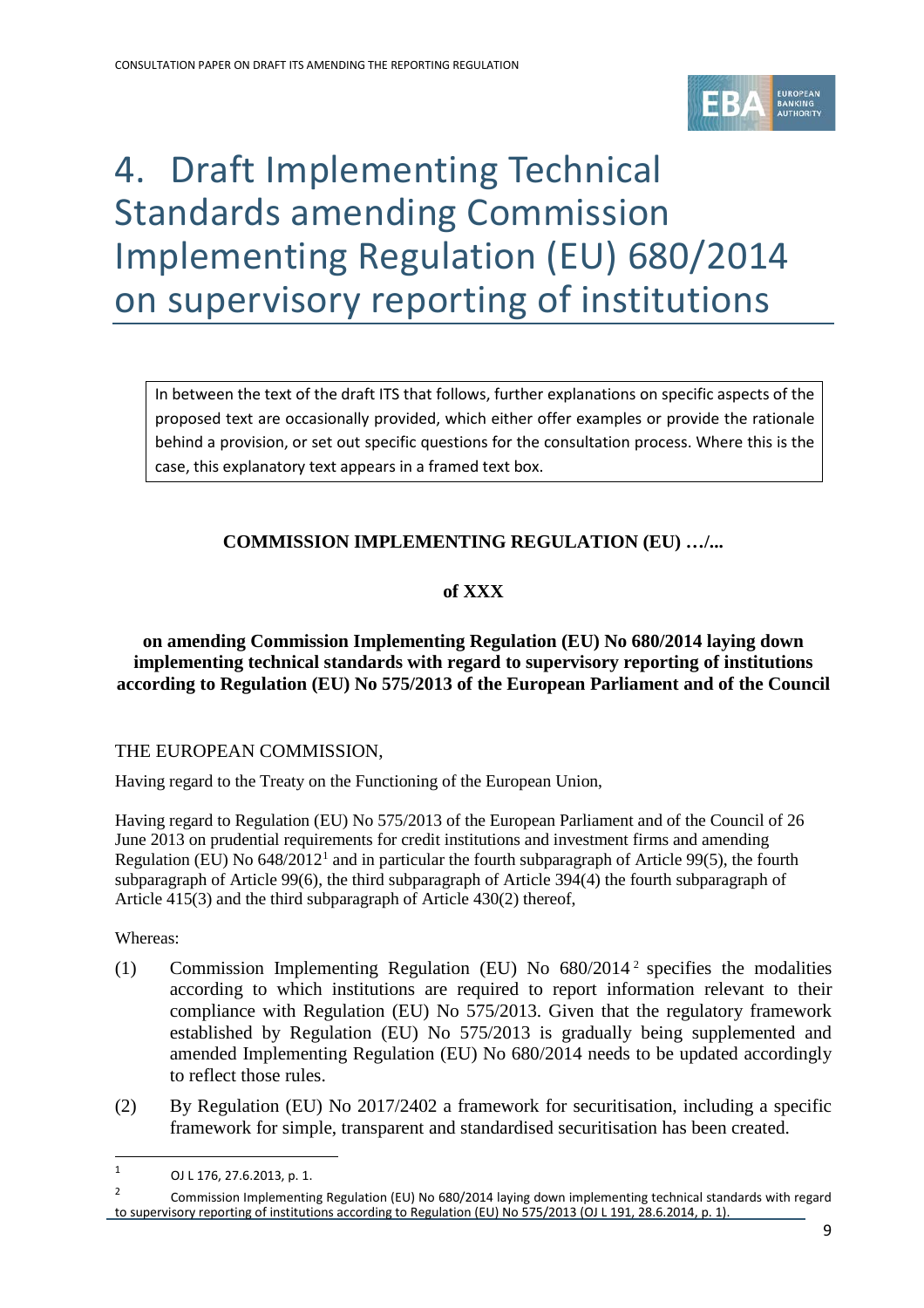

- (3) By Regulation (EU) No 2017/2401 the revised Securitisation framework approved by the Basel Committee in December 2014 and the STS specific capital framework have been implemented into the Union law. It establishes preferential treatment for STS securitisations and certain SME synthetic securitisations and among others sets out a framework for a more risk-sensitive regulatory treatment of exposures to securitisations complying with such criteria.
- (4) Further amendments to Implementing Regulation (EU) 680/2014 are also required to reflect competent authorities' ability to effectively monitor and assess the institutions' risk profile and to obtain a view on the risks posed to the financial sector.
- (5) This Regulation is based on the draft implementing technical standards submitted by the European Banking Authority (EBA) to the Commission.
- (6) EBA has conducted open public consultations on the draft implementing technical standards on which this Regulation is based that relate to securitisations, analysed the potential related costs and benefits and requested the opinion of the Banking Stakeholder Group established in accordance with Article 37 of Regulation (EU) No 1093/2010[3](#page-9-0) in relation to those.
- (7) Implementing Regulation (EU) No 680/2014 should therefore be amended accordingly,

HAS ADOPTED THIS REGULATION:

## *Article 1*

Regulation (EU) No 680/2014 is amended as follows:

(1) Point (7) of Article 5(a) is deleted:

 $\overline{a}$ 

(2) point (8) of Article  $5(a)$  is replaced by the following:

'(8) the information on securitisation exposures as specified in template 13.01 of Annex I, according to the instructions in Part II point 3.7 of Annex II; '

(3) point (1) of Article 5(b) is replaced by the following:

'(1) the information on all securitisation exposures as specified in templates 14 and 14.01 of Annex I, according to the instructions in Part II points 3.8 of Annex II;'

<span id="page-9-0"></span>Regulation (EU) No 1093/2010 of the European Parliament and of the Council of 24 November 2010 establishing a European Supervisory Authority (European Banking Authority), amending Decision No 716/2009/EC and repealing Commission Decision 2009/78/EC (OJ L 331, 15.12.2020, p. 12).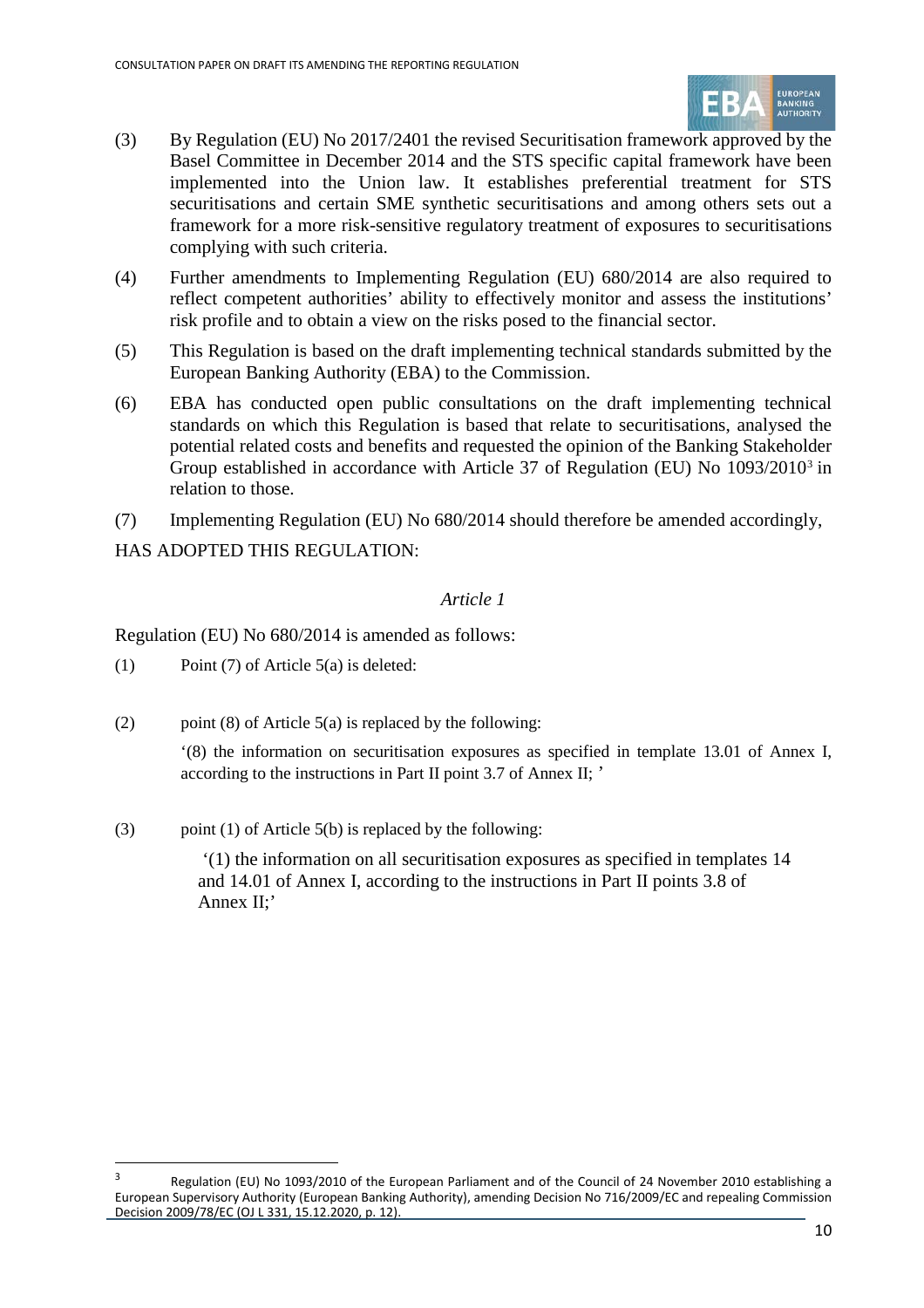

**Question 1:** There is a need to have the breakdown by approach of the exposure values, RWAs and capital charge after cap. The current template C 14.00 cannot address this for cases where there is more than one approach in the same securitisation.

Our proposal is to split template C 14.00 in two parts, where the first part is the information that does not change with different approaches and the second part (C 14.01) isthe information that changes with different approaches. Template C 14.01 would be broken down by sheets, where each sheet would be a different approach. This option leads to more lean templates, it does not provide additional burden for cases where only one approach is used in the same securitisations and it delivers relevant supervisory insight on how the new framework is functioning regarding the new hierarchy of approaches.

Do respondents agree with this option?

As an alternative, we propose to add 12 new columns in template C 14.00 - the four possible approaches as a breakdown of exposure value, RWAs and capital charge after cap.

- (4) Templates No 12.00 and 13.00 are deleted from Annex I of Regulation (EU) No 680/2014.
- (5) Templates No 13.01 and 14.01 of Annex I of this Regulation are added to Annex I of Regulation (EU) No 680/2014.
- (6) The text set out in Annex II of Regulation (EU) No 680/2014 is amended by Annex II of this Regulation.

## *Article 2*

This Regulation shall enter into force on the twentieth day following that of its publication in the Official Journal of the European Union. It shall apply from 1 March 2020.

This Regulation shall be binding in its entirety and directly applicable in all Member States. Done at Brussels,

> *For the Commission The President*

*On behalf of the President* 

*[Position]*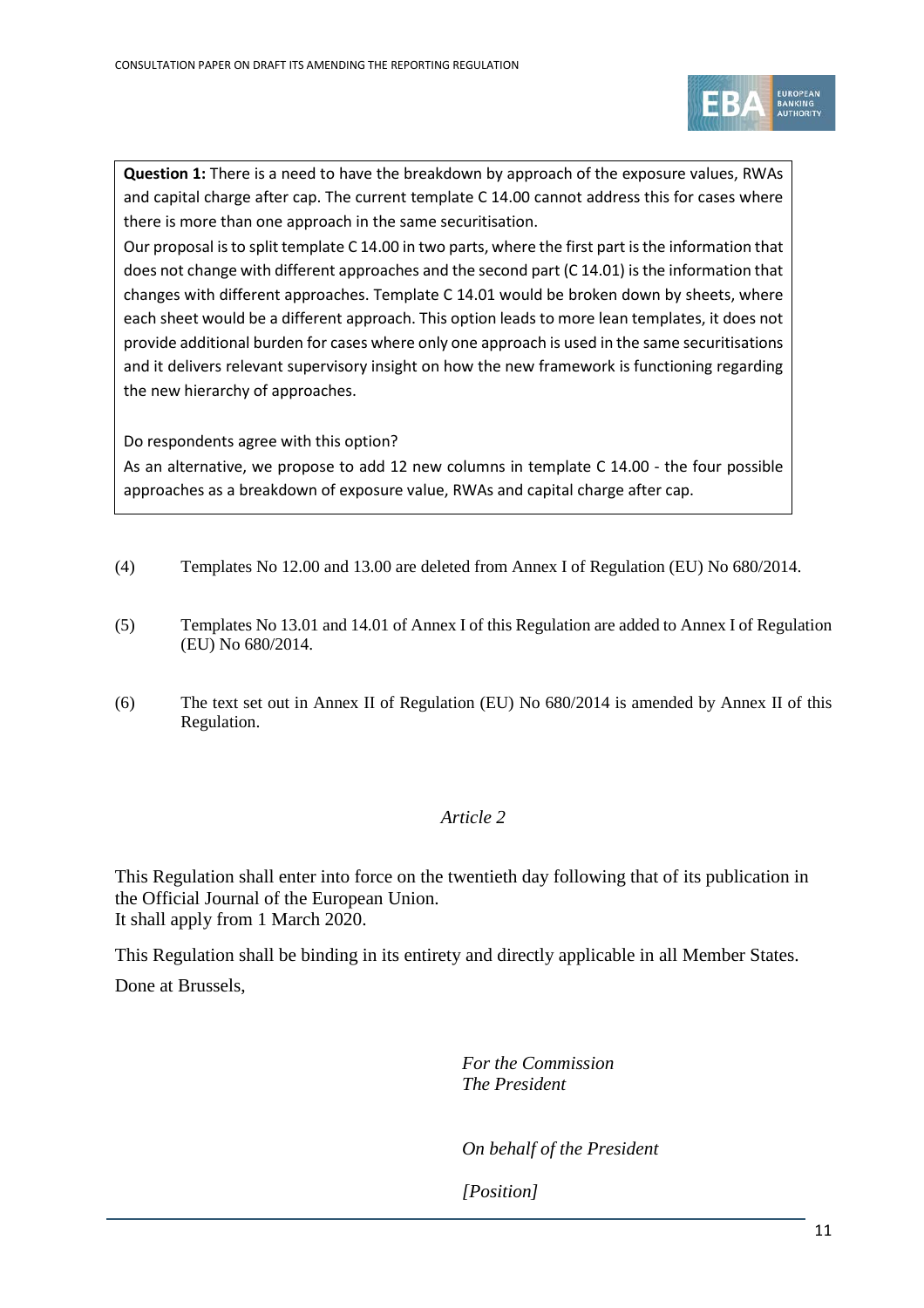

# [ANNEX I]

[Templates added to Annex I of Commission Implementing Regulation (EU) N0 680/2014]

# [ANNEX II]

[Instructions added to Annex II of Commission Implementing Regulation (EU) N0 680/2014]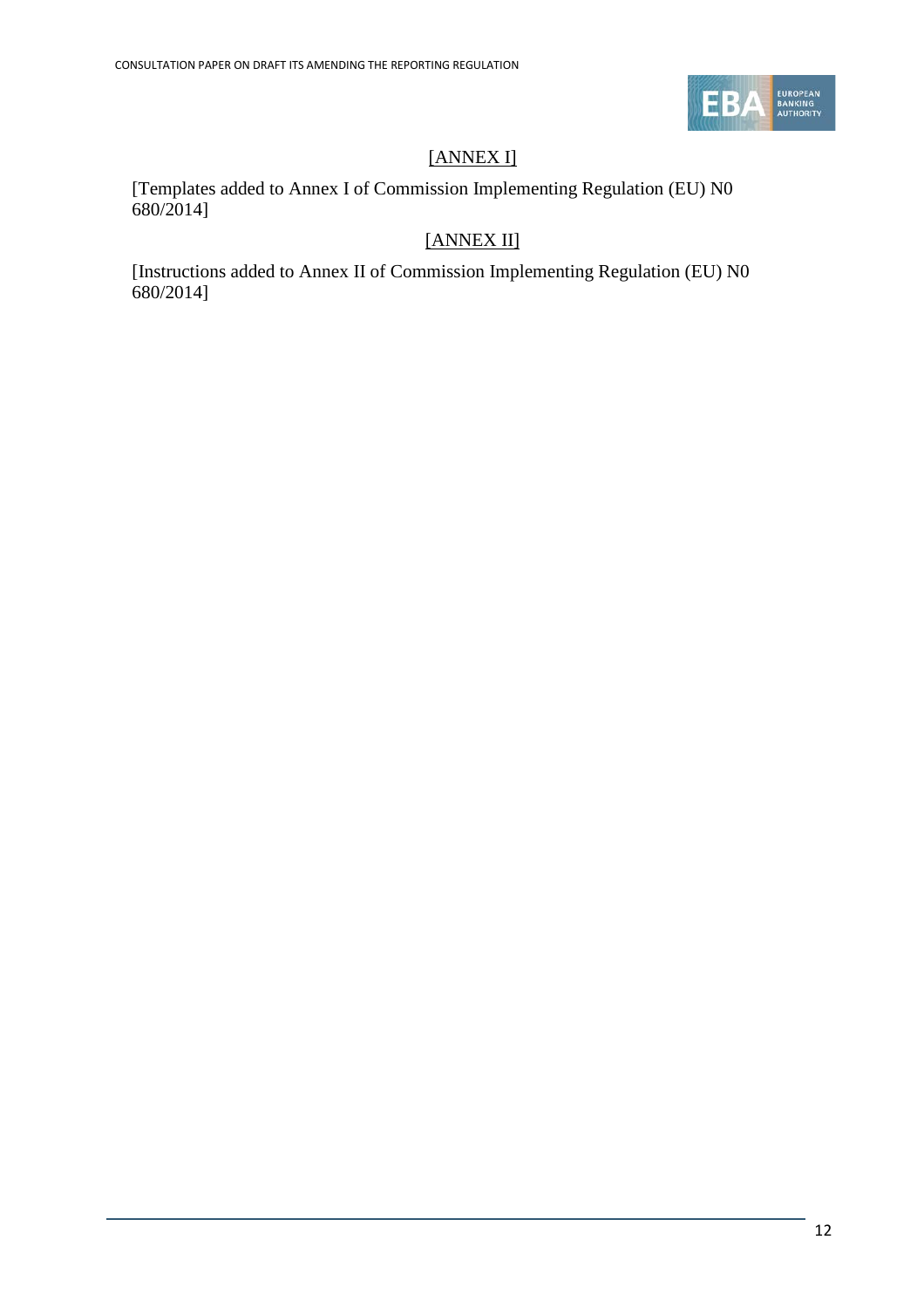

# <span id="page-12-0"></span>5. Accompanying documents

# 5.1 Draft cost-benefit analysis / impact assessment

As per Article 16(2) of Regulation (EU) No 1093/2010 (EBA Regulation), any guidelines and recommendations developed by the EBA shall be accompanied by an Impact Assessment (IA), which analyses 'the potential related costs and benefits'.

The analysis presented in this section focuses on the implications of the revision to the securitisation framework, which has taken place both at global and at European level, on some of the COREP templates. At the EU level, a revised CRR (Regulation EU 2017/2401) and securitisation legislation (Regulation EU 2017/2402) entered into force in January 2018, with direct applicability in January 2019. These revisions have implications also on the reporting side, specifically for COREP templates C 12.00-C 14.00 and C 19.00-C 20.00, as described in the CP above. Given the nature and the scope of the revisions, the IA is qualitative in nature.

### A. Problem identification

As part of its Capital Markets Union (CMU) project and following a revised Basel securitisation framework, the European Union published a revised Securitisation Regulation (Regulation EU 2017/2402) and an amendment to the CRR (Regulation EU 2017/2401). These amendments imply significant reform of the EU's securitisation legislation in many aspects.

Inter alia, they include aspects such as risk retention, transparency and create a framework for simple, transparent and standardised (STS) securitisation. Relevant for the proposed template changes, the revisions represent a transposition of the revised Basel standards from December 2014 (Basel III) with respect to the hierarchy of rating approaches. Specifically, the revisions reduce reliance on external ratings and aim to simplify and limit the number of approaches used for establishing the risk weights of securitisation exposures. The calibration of the revised Basel securitisation framework aims to preserve the hierarchy of the approaches; that is lower capital requirements under the SEC-IRBA, and the same capital requirements under SEC-ERBA and SEC-SA.

Under Basel II there was a clear separation of treatment between securitisation exposures under the SA and IRB. Both approaches in the first instance relied on external ratings for rated exposures. If no external ratings were available for the securitisation, assessments were different under the two approaches (i.e. Look-through Approach under SA versus Internal Assessment Approach under IRB).

The new framework reduces this reliance on external ratings and enhances the framework's risk sensitivity. The two approaches are merged into just one hierarchy: (i) securitisations with underlying IRB exposures rely on internal models (if sufficient information is available, otherwise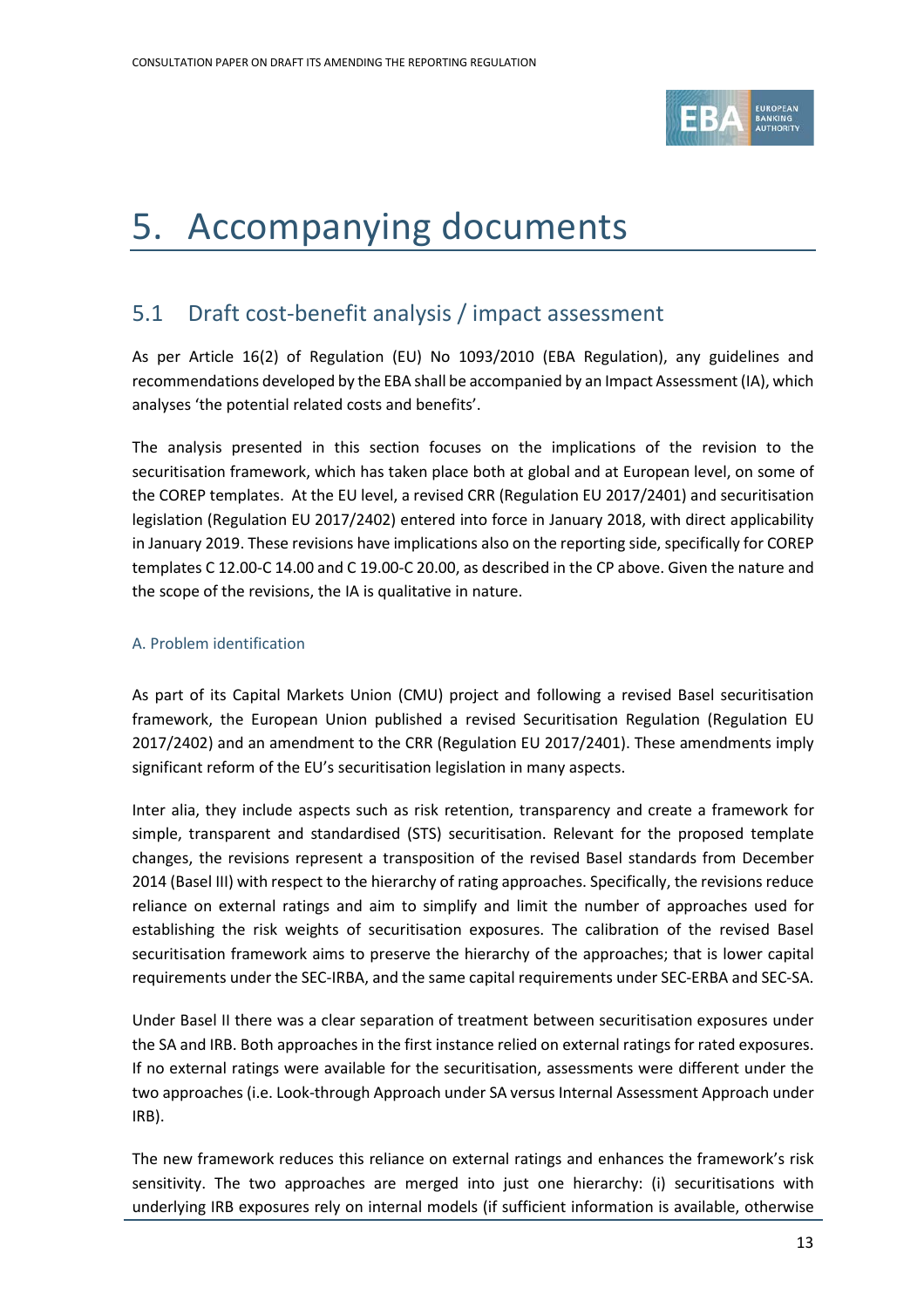

the SA applies); (ii) securitisations with underlying SA exposures are treated under the SA. (iii) There are various exceptions under which the exposures are still treated using external ratings.

Hence, the Look-through Approach versus and the Internal Assessment Approach have been removed and replaced by the same set of approaches to be applied for all exposures. Therefore, reporting requirements under SA and IRB do not need to be different any longer, but can be treated in the same template. Further, the calibrations in the external ratings look-up tables have been revised.

The reporting framework V 2.8, applicable as of reference date 31 December 2018, already partially reflects the revised securitisation framework introduced in January 2018, and will apply as of 2019 for a one-year transition period. COREP templates had to be amended swiftly to allow at least the minimum level of information needed under the new framework to be reported starting already from January 2019. As a result, additional rows were temporarily added to COREP template C 02.00. They include basic information on the risk weight amounts for securitisation exposures under the various new approaches (i) – (iii) above. This additional information is however not granular enough (e.g. no on versus off-balance sheet information) to get a complete picture of the entire new framework.

The significant changes to the European securitisation framework call for a more fundamental change to the EBA COREP template to ensure reporting is aligned and produces the most efficient and effective way for data to be disseminated and as a consequence ensures that it can be used in a reliable way.

### B. Policy objectives

The revised templates aim to fully align the reporting under COREP with the provisions under the revised EU securitisation framework. The changes made predominantly relate to the hierarchy of rating approaches described above.

Further, the revisions of the templates proposed in the CP present an opportunity to begin collecting data items identified as data gaps. Given the importance of securitisation for supporting the European bank funding market, and in particular the EU's priorities to develop this segment further as part of the CMU project, availability of detailed data for analysis and monitoring of trends is crucial.

### C. Options considered

This section presents the main policy options discussed and the decisions made during the development of the updated templates. Advantages and disadvantages, as well as potential costs and benefits of the policy options and the preferred options resulting from this analysis are also reported.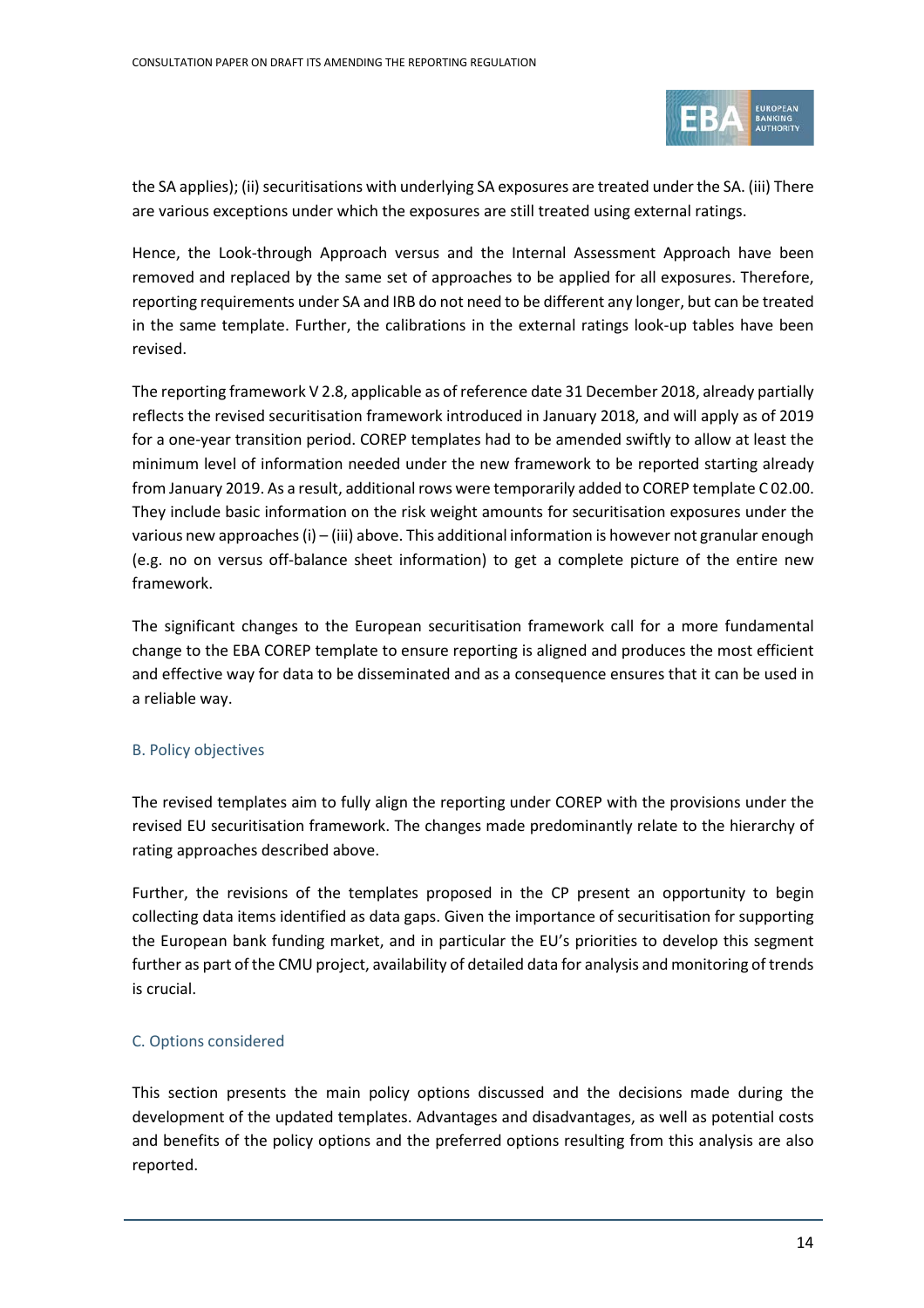

**Option 1:** No action: do not revise/update the COREP templates but keep the transitional templates which include some additional rows only in template C 02.00.

**Option 2a:** Intervention: Change the reporting templates by in particular merging the SA and IRB templates (templates C 12.00 and C 13.00) in order to fully align them with the revised securitisation framework, and changing the content of C 14.00 and C 19.00-C 20.00. Moreover, the transitional rows in template C 02.00 would be removed.

**Option 2b**: Intervention: Change the reporting templates by in particular merging the SA and IRB templates (templates C 12.00 and C 13.00) in order to fully align them with the revised securitisation framework, and changing the content of C 14.00 and C 19.00-C 20.00. In addition, improve the level of information and granularity in the COREP templates (C 12.00-C 14.00). Moreover, the transitional rows in template C 02.00 would be removed.

### D. Assessment of the options and preferred options

The reporting framework under V 2.8 on securitisation already reflects the revised securitisation framework introduced in January 2018, but only partially. When the securitisation framework was amended, COREP templates had to also be amended swiftly to allow at least the minimum level of information needed under the new framework, to be reported starting from 2019. This resulted in a temporary solution where additional rows were introduced into the existing template C 02.00 under 'Other risk exposure amounts'. These additional rows include basic information on the risk weighted exposure amounts under each of the new approaches. The original rows 220 and 430 on securitisation exposures under IRB and SA remain in the temporary template to accommodate securitisations treated under the previous framework.

2019 will be a transitional year, where securitisation exposures originated before 2019 will be treated under the old framework and will be reported in rows (220 and 430 in template C 02.00) and templates C 12.00 and C 13.00, while exposures originated from January 2019 onwards will be treated under the new framework and reported in the new additional rows in template C 02.00. From 2020 onwards, all securitisations will be treated under the new framework, rendering templates C 12.00 and C 13.00 obsolete.

However, the transitional solution for reporting does not fully reflect the new framework of one single hierarchy and does not provide all relevant information. More information on the various approaches SEC-IRBA, SEC-SA, SEC-ERBA is needed in the long-run, also to re-align the level of information on securitisations again with the COREP information on other exposure classes, given that the current templates C 12.00 and C 13.00 with more granular securitisation information will no longer be applicable to the new hierarchy. Information such as the institutions' role (i.e. originator/sponsor/investor), CQS, exposure values, caps, etc. would then be missing. This implies that the do nothing option should be discarded since it would not allow to get the information needed for supervisors to assess whether banks comply with the new prudential framework.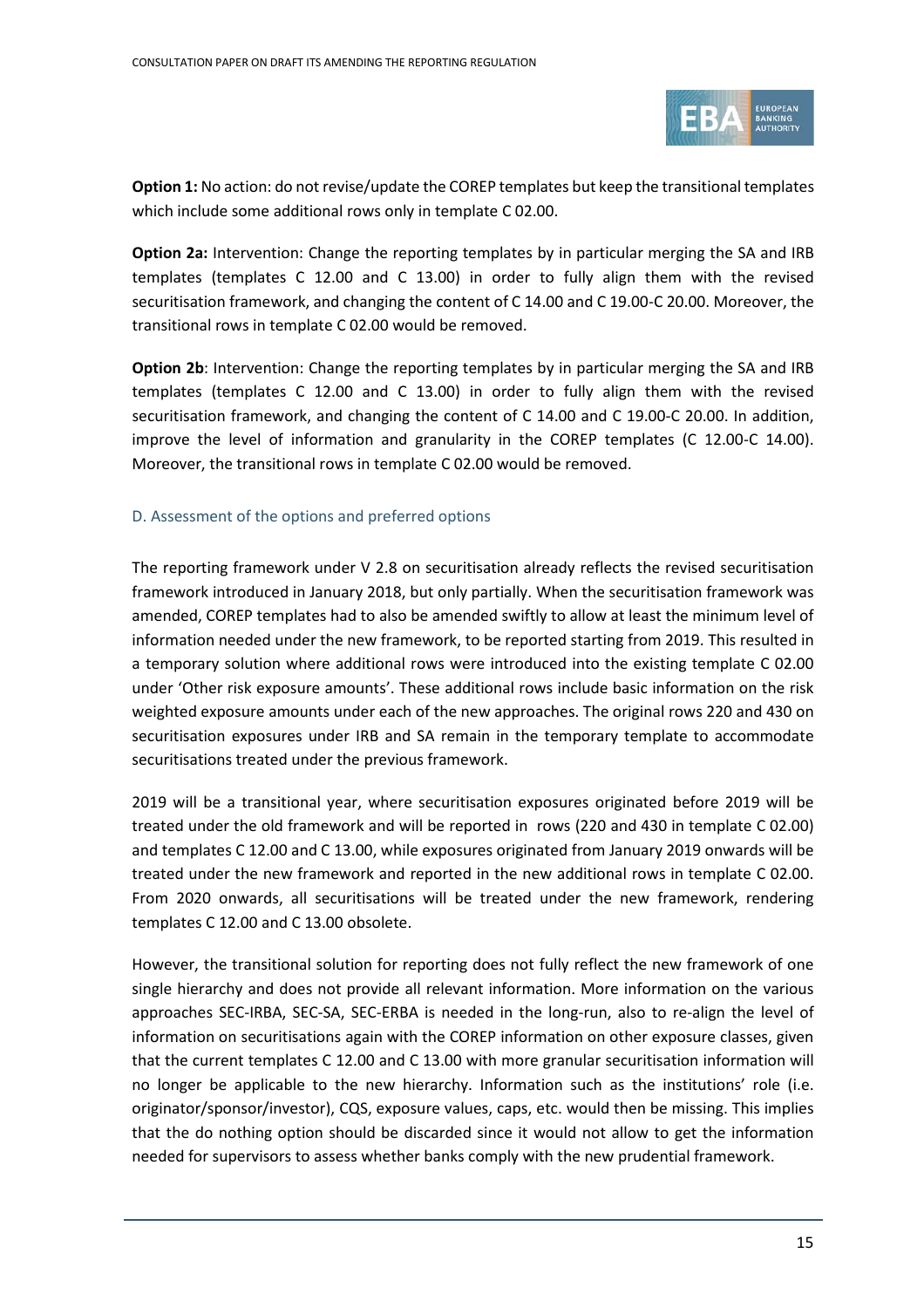

In Option 2a, the proposed revised templates merge COREP template C 12.00 and C 13.00 into one, to reflect the new structure of having one hierarchy only. Both securitisation exposures under SA and under IRB would be reported in this new template. The column headings are adjusted to reflect the reduced number of approaches used under the revised framework. Moreover, changes to the Basel framework had to also be reflected with some changes to templates C 14.00 and C 19.00-C 20.00 It is to be noted that under Option 2a, the changes in reporting simply reflect changes in the underlying prudential regulation, with little discretion for the reporting standard setter.

In fact, to ensure full consistency, it is crucial that changes in the Level 1 text are reflected appropriately and fully in the related templates. Transparency and clarity is essential for effective reporting. Whilst initially this will potentially imply some adjustments in the reporting for institutions (in the form of for example more time needed for filling in the templates as cells will have changed); in the long run it is assessed that the benefit of the improved clarity and consistency will significantly outweigh the cost.

Concluding from the above reasoning, **Option 2a** is superior to Option 1.

Requiring more detailed information than is currently provided in COREP templates C 12.00-C 14.00 was considered under another Option 2b.

A higher level of granularity implies an increased reporting burden for banks. Nevertheless, this is expected to be limited since banks should have this kind of information readily available already. However, feedback on this will be sought again as part of the public consultation.

Restarting the securitisation market in Europe is crucial. The segment has remained subdued since the 2008 financial crisis. This is likely to be the result of both the remaining negative stigma attached to this market, as well as structural issues inherent in this segment. Securitisation can be an important tool to increase and channel funding to the real economy, especially SMEs which are heavily dependent on bank funding in Europe and which at the same time form the backbone of the EU economy and could benefit from a well-functioning securitisation market.

At the same time, the pre-crisis situation where supervisors were unable to monitor developments and banks' positions needs to be avoided. It will therefore be important to be able to monitor developments in securitisation exposures and related capital requirements and to monitor and assess current regulation's prudential impact on the EU banking sector. This will in turn allow regulators and legislators to make a judgement if further amendments might be needed.

In addition, the report on the financial stability implications of the securitisation market which is to be written by the ESRB and EBA at least every three years, mandated under the securitisation legislation (Regulation EU 2017/2402) Article 31, would also benefit from an increased level of granularity of information collected.

The current COREP templates C 12.00-C 14.00 lack some key information for monitoring the impact of the hierarchy of approaches as set out in Article 254 of the CRR and for the calculation of the